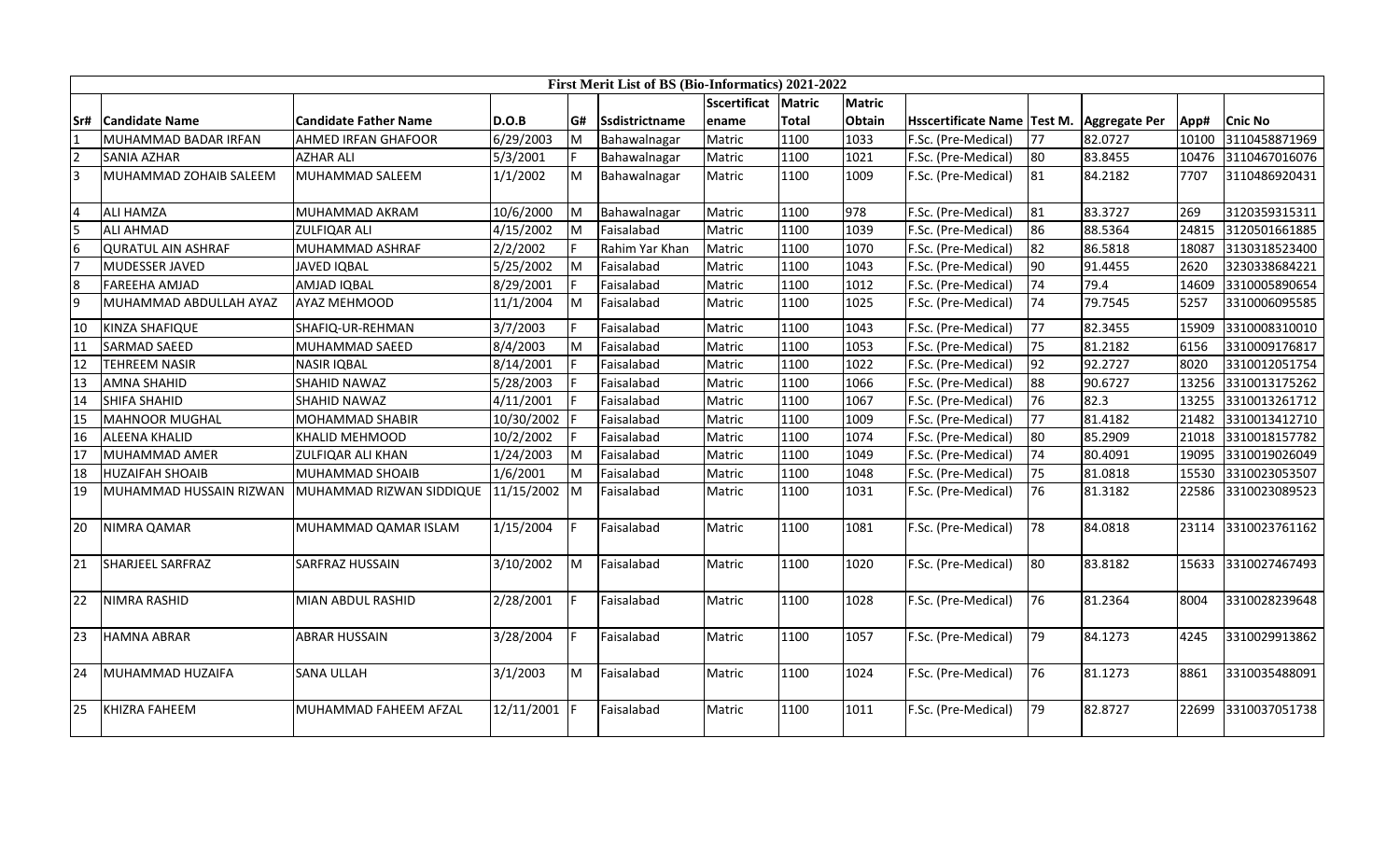| 26 | <b>AMNA SANAULLAH</b>       | SANAULLAH               | 7/10/2002    |     | Faisalabad | Matric  | 1100 | 1058 | F.Sc. (Pre-Medical) | 82 | 86.2545 | 8572  | 3310038273522 |
|----|-----------------------------|-------------------------|--------------|-----|------------|---------|------|------|---------------------|----|---------|-------|---------------|
| 27 | <b>AHMAD MUJTBA HUSSAIN</b> | MUHAMMAD HUSSAIN        | 5/3/2001     | M   | Faisalabad | Matric  | 1100 | 999  | F.Sc. (Pre-Medical) | 78 | 81.8455 | 9627  | 3310039742269 |
| 28 | <b>ABDUR REHMAN FARRUKH</b> | <b>FARRUKH ASHRAF</b>   | 11/20/2003   | M   | Faisalabad | Matric  | 1100 | 1003 | F.Sc. (Pre-Medical) | 75 | 79.8545 | 3291  | 3310040062481 |
| 29 | <b>ASMA KHALID</b>          | <b>KHALID MEHMOOD</b>   | 10/10/2001 F |     | Faisalabad | Matric  | 1100 | 989  | F.Sc. (Pre-Medical) | 86 | 87.1727 | 23724 | 3310043273122 |
| 30 | MINAHIL FATIMA              | <b>NADEEM ASIF</b>      | 3/10/2001    | IF. | Faisalabad | Matric  | 1100 | 1009 | F.Sc. (Pre-Medical) | 82 | 84.9182 | 3720  | 3310044514298 |
| 31 | <b>ABDULLAH BIN TALAT</b>   | <b>TALAT MAHMOOD</b>    | 6/1/2003     | Iм  | Faisalabad | Matric  | 1100 | 1064 | F.Sc. (Pre-Medical) | 75 | 81.5182 | 7188  | 3310046849997 |
| 32 | <b>FIZA SAJID</b>           | MUHAMMAD SAJID          | 11/29/2001 F |     | Faisalabad | Matric  | 1100 | 1061 | F.Sc. (Pre-Medical) | 75 | 81.4364 | 10382 | 3310049062192 |
| 33 | <b>IRBAZ AHMED</b>          | MUHAMMAD ZAHID AMIN     | 8/3/2002     | Iм  | Faisalabad | Matric  | 1100 | 1043 | F.Sc. (Pre-Medical) | 75 | 80.9455 | 9254  | 3310051676003 |
| 34 | <b>KHADIJA</b>              | MUHAMMAD NAJEEB ULLAH   | 8/23/2000    |     | Faisalabad | Matric  | 1100 | 1025 | F.Sc. (Pre-Medical) | 83 | 86.0545 | 17366 | 3310052272294 |
| 35 | MUHAMMAD DANIAL             | MUHAMMAD ADRESS SADIQUE | 11/9/2003    | M   | Faisalabad | Matric  | 1100 | 1051 | F.Sc. (Pre-Medical) | 80 | 84.6636 | 4696  | 3310052431741 |
| 36 | <b>FATIMA</b>               | MUHAMMAD FAROOQ         | 9/2/2000     | F   | Faisalabad | Matric  | 1100 | 1066 | F.Sc. (Pre-Medical) | 72 | 79.4727 | 6296  | 3310058550972 |
| 37 | <b>AYESHA RIZWAN</b>        | RIZWAN AHMAD QADRI      | 1/5/2001     | F   | Faisalabad | Matric  | 1100 | 979  | F.Sc. (Pre-Medical) | 85 | 86.2    | 16718 | 3310060512080 |
| 38 | <b>MAHEERA KHAN</b>         | MUHAMAD PARVEEZ KHAN    | 12/23/2002 F |     | Faisalabad | O Level | 900  | 675  | F.Sc. (Pre-Medical) | 82 | 79.9    | 19844 | 3310062478896 |
| 39 | <b>AHMAD ALI</b>            | <b>ABID ALI</b>         | 11/26/2002 M |     | Faisalabad | Matric  | 1100 | 1079 | F.Sc. (Pre-Medical) | 86 | 89.6273 | 10973 | 3310066552277 |
| 40 | MUHAMMAD USMAN              | <b>ABDUL WAHID</b>      | 1/6/2002     | M   | Faisalabad | Matric  | 1100 | 1030 | F.Sc. (Pre-Medical) | 80 | 84.0909 | 11050 | 3310069373855 |
| 41 | <b>SHEREEN RUBAB</b>        | MUHAMMAD IFTIKHAR       | 1/19/2001    | F   | Faisalabad | Matric  | 1100 | 1020 | F.Sc. (Pre-Medical) | 81 | 84.5182 | 16252 | 3310071029850 |
| 42 | <b>SOBAN HANIF</b>          | MUHAMMAD HANIF          | 11/3/2003    | M   | Faisalabad | Matric  | 1100 | 1044 | F.Sc. (Pre-Medical) | 74 | 80.2727 | 16283 | 3310072872261 |
| 43 | <b>ABDULLAH ASGHAR</b>      | MUHAMMAD ASGHAR         | 11/17/2001 M |     | Faisalabad | Matric  | 1100 | 1063 | F.Sc. (Pre-Medical) | 76 | 82.1909 | 5476  | 3310074303953 |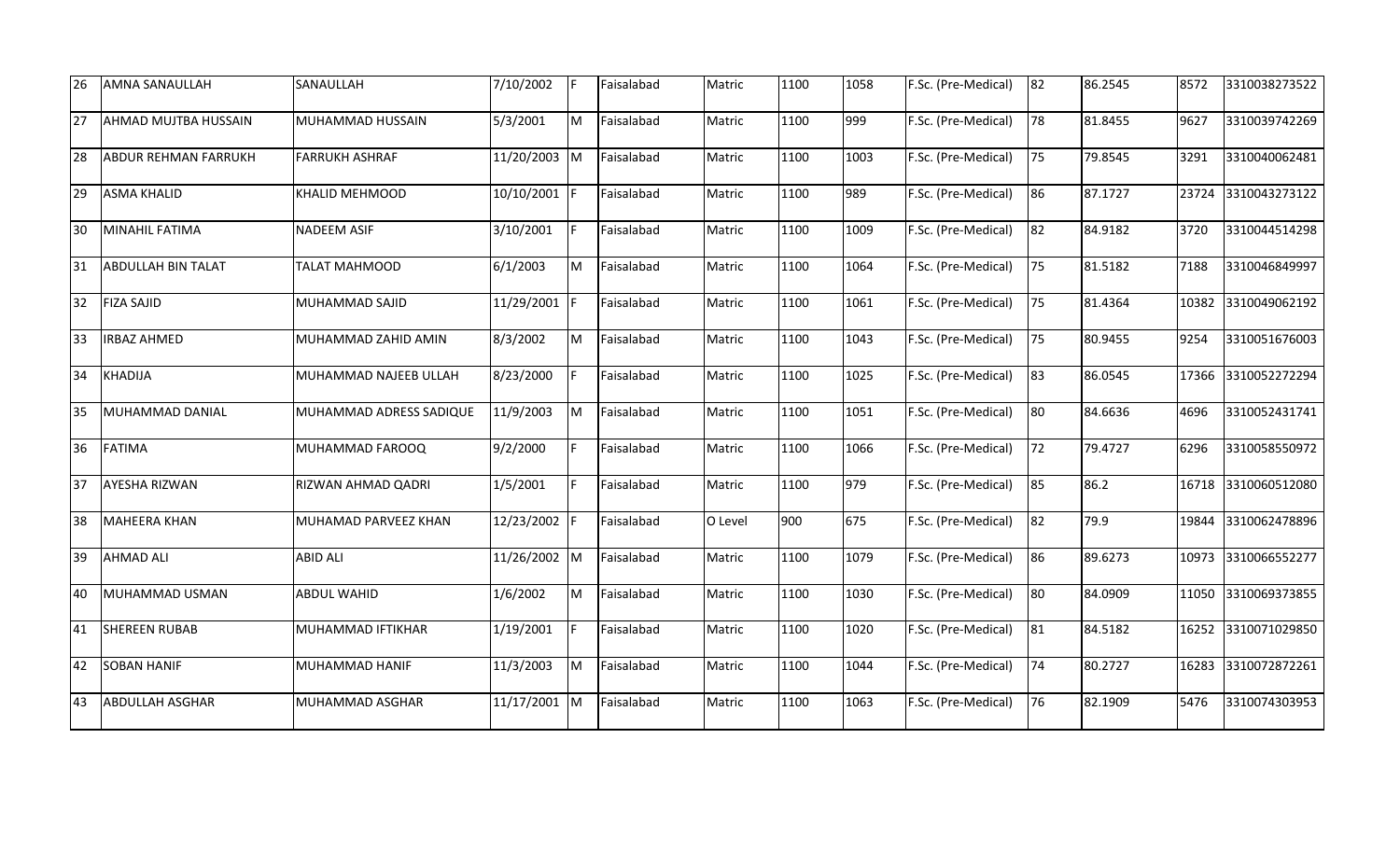| 44 | IMUHAMMAD SHEHERYAR KHAN        | <b>TARIQ MEHMOOD</b>          | 1/20/2004    | <b>M</b> | Faisalabad | Matric  | 1100 | 1066 | F.Sc. (Pre-Medical) | 76 | 82.2727 | 9689  | 3310074665153 |
|----|---------------------------------|-------------------------------|--------------|----------|------------|---------|------|------|---------------------|----|---------|-------|---------------|
| 45 | <b>ABDUL RAFAY</b>              | MUHAMMAD AKMAL RAZA<br>SHAHID | 7/10/2002    | M        | Faisalabad | Matric  | 1100 | 920  | F.Sc. (Pre-Medical) | 80 | 81.0909 | 4178  | 3310074694281 |
| 46 | DAANYAL SIDDIQUI                | WAQAR AHMED SIDDIQUI          | 7/16/2003    | <b>M</b> | Faisalabad | O Level | 900  | 810  | F.Sc. (Pre-Medical) | 86 | 87.2    | 1416  | 3310075755953 |
| 47 | <b>NOOR FATIMA</b>              | MUHAMMAD AMEEN                | 8/4/2003     | F        | Faisalabad | Matric  | 1100 | 1034 | F.Sc. (Pre-Medical) | 73 | 79.3    | 14064 | 3310081447130 |
| 48 | SYEDA FATIMA MASOOMA<br>TIRMAZI | <b>SAFDAR ALI</b>             | 3/21/2001    | F        | Faisalabad | Matric  | 1100 | 1013 | F.Sc. (Pre-Medical) | 80 | 83.6273 | 4304  | 3310082827926 |
| 49 | HAFSA TARIQ ALI                 | MUHAMMAD TARIQ SALEEM         | 5/20/2003    | F        | Faisalabad | Matric  | 1100 | 1041 | F.Sc. (Pre-Medical) | 78 | 82.9909 | 4156  | 3310082953680 |
| 50 | <b>SUNAIHRYA JABEEN</b>         | GHULAM BAHOO                  | 4/27/2002    |          | Faisalabad | Matric  | 1100 | 1014 | F.Sc. (Pre-Medical) | 75 | 80.1545 | 8802  | 3310084708298 |
| 51 | <b>AYESHA YOUSAF</b>            | MUHAMMAD YOUSAF               | 3/21/2003    | F        | Faisalabad | Matric  | 1100 | 1042 | F.Sc. (Pre-Medical) | 79 | 83.7182 | 24800 | 3310086488536 |
| 52 | HAFIZA AYIZA ALI                | MUHAMMAD AKRAM                | 12/6/2000    | F        | Faisalabad | Matric  | 1100 | 1029 | F.Sc. (Pre-Medical) | 78 | 83.2091 | 9923  | 3310090027678 |
| 53 | AREEBA AZEEM                    | MUHAMMAD AZEEM                | 9/24/2002    | F        | Faisalabad | Matric  | 1100 | 1058 | F.Sc. (Pre-Medical) | 72 | 79.2545 | 20811 | 3310091731348 |
| 54 | MUBASHRA SAEED                  | SAEED IQBAL                   | 12/28/2002 F |          | Faisalabad | Matric  | 1100 | 1045 | F.Sc. (Pre-Medical) | 83 | 86.6    | 4007  | 3310091821648 |
| 55 | MUHAMMAD HAMZA                  | MAQBOOL AHMAD                 | 11/18/1999 M |          | Faisalabad | Matric  | 1100 | 944  | F.Sc. (Pre-Medical) | 81 | 82.4455 | 4938  | 3310092528305 |
| 56 | MUHAMMAD HAMZA                  | <b>FAYYAZ AHMAD</b>           | 8/30/2000    | M        | Faisalabad | Matric  | 1100 | 1060 | F.Sc. (Pre-Medical) | 78 | 83.5091 | 946   | 3310094426193 |
| 57 | <b>MAH JABEEN KHALID</b>        | KHALID MEHMOOD BAZMI          | 1/3/2003     | F.       | Faisalabad | Matric  | 1100 | 1020 | F.Sc. (Pre-Medical) | 79 | 83.1182 | 6897  | 3310095235028 |
| 58 | <b>AYESHA MANSOOR</b>           | <b>MANSOOR ZAFAR</b>          | 10/6/2003    | IF.      | Faisalabad | Matric  | 1100 | 1055 | F.Sc. (Pre-Medical) | 77 | 82.6727 | 8002  | 3310101906510 |
| 59 | <b>UMM E HABIBA</b>             | RASHID AHMAD                  | 8/15/2003    | F        | Faisalabad | Matric  | 1100 | 987  | F.Sc. (Pre-Medical) | 77 | 80.8182 | 824   | 3310110751260 |
| 60 | <b>MUNIBA SAHER</b>             | <b>NAEEM JAVAID</b>           | 5/13/2003    | IF.      | Faisalabad | Matric  | 1100 | 1021 | F.Sc. (Pre-Medical) | 80 | 83.8455 | 4421  | 3310115555482 |
| 61 | <b>AREEBA NASIR</b>             | MUHAMMAD NASIR BAJWA          | 8/1/2002     |          | Faisalabad | Matric  | 1100 | 1063 | F.Sc. (Pre-Medical) | 81 | 85.6909 | 6860  | 3310118791764 |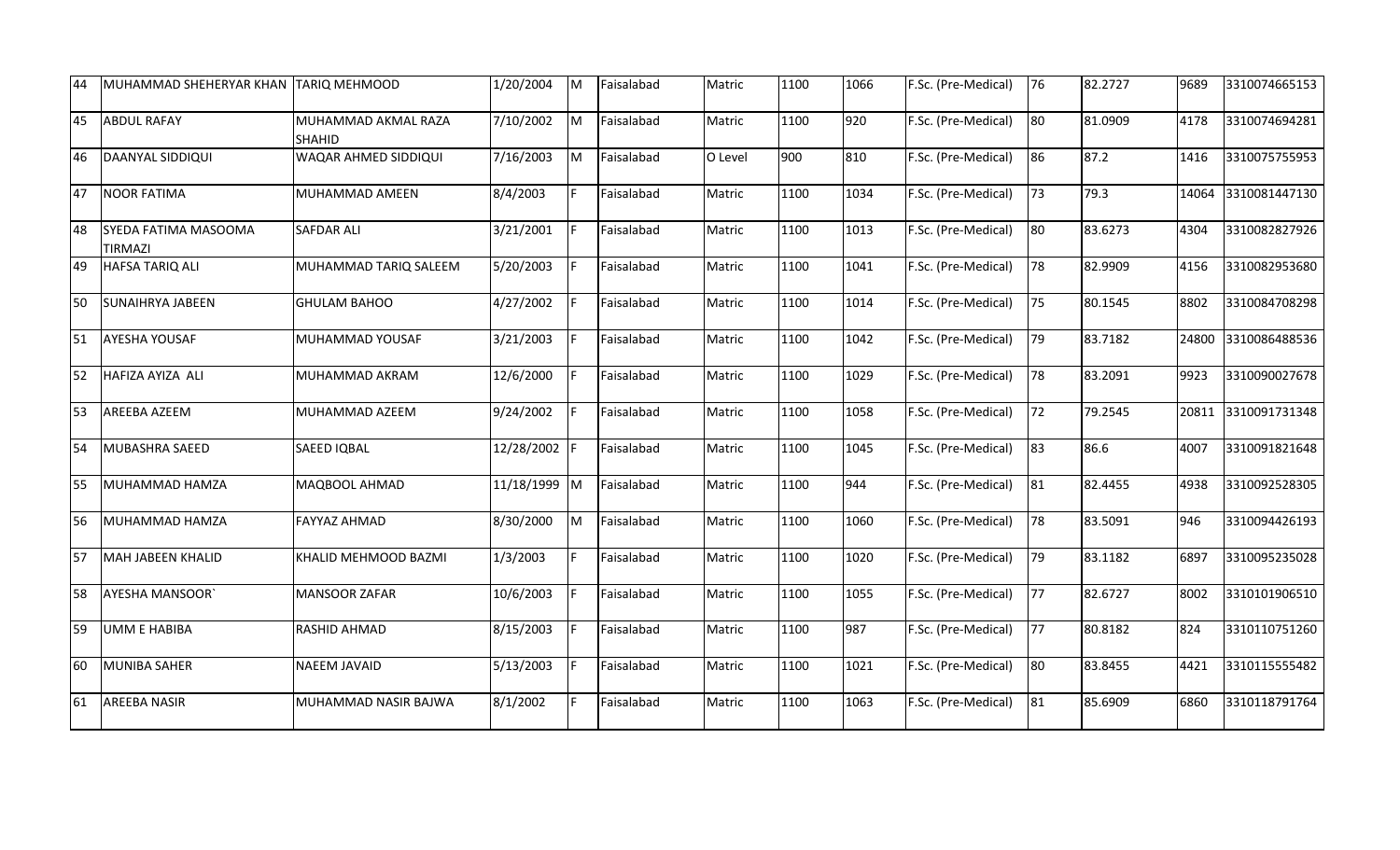| 62 | <b>SAIRA IKRAM</b>        | MOHAMMAD IKRAM         | 4/20/2004  | F        | Faisalabad | Matric | 1100 | 1037 | F.Sc. (Pre-Medical) | 74 | 80.0818 | 10088 | 3310123226418 |
|----|---------------------------|------------------------|------------|----------|------------|--------|------|------|---------------------|----|---------|-------|---------------|
| 63 | HARRAM FATIMA BAJWA       | AMJAD BAJWA            | 3/17/2002  | F        | Faisalabad | Matric | 1100 | 1045 | F.Sc. (Pre-Medical) | 74 | 80.3    | 6192  | 3310131001762 |
| 64 | <b>RAMLA TARIQ</b>        | MUHAMMAD TARIQ NAZIR   | 8/30/2003  | F        | Faisalabad | Matric | 1100 | 1027 | F.Sc. (Pre-Medical) | 74 | 79.8091 | 13555 | 3310178858828 |
| 65 | <b>SARA ANWAR</b>         | ANWAR UL HAQ           | 6/16/2001  | IF.      | Faisalabad | Matric | 1100 | 1040 | F.Sc. (Pre-Medical) | 76 | 81.5636 | 6056  | 3310180186500 |
| 66 | <b>FAIZAN AHMAD</b>       | MUHAMMAD IQBAL BAIG    | 12/31/2001 | M        | Faisalabad | Matric | 1100 | 998  | F.Sc. (Pre-Medical) | 76 | 80.4182 | 13286 | 3310180803273 |
| 67 | MUHAMMAD ETISAM UL HAQ    | MUHAMMAD ZIA UL HAQ    | 1/24/2003  | M        | Faisalabad | Matric | 1100 | 987  | F.Sc. (Pre-Medical) | 81 | 83.6182 | 3251  | 3310206234073 |
| 68 | NAMIRA KHALIL             | KHALIL QAMAR           | 10/1/2003  | F        | Faisalabad | Matric | 1100 | 1082 | F.Sc. (Pre-Medical) | 73 | 80.6091 | 20615 | 3310206821084 |
| 69 | MUHAMMAD HASHIR           | NASIR MEHMOOD          | 1/8/2003   | M        | Faisalabad | Matric | 1100 | 1007 | F.Sc. (Pre-Medical) | 77 | 81.3636 | 3063  | 3310209052471 |
| 70 | <b>SHAQEEB KAMRAN</b>     | MUHAMMAD KAMRAN        | 2/3/2002   | M        | Faisalabad | Matric | 1100 | 1040 | F.Sc. (Pre-Medical) | 80 | 84.3636 | 9661  | 3310210249041 |
| 71 | <b>SYED MAISUM HASSAN</b> | <b>HASSAN ZAFAR</b>    | 8/10/2002  | M        | Faisalabad | Matric | 1100 | 1020 | F.Sc. (Pre-Medical) | 83 | 85.9182 | 11047 | 3310212627235 |
| 72 | <b>ZARA RASHID</b>        | MUHAMMAD RASHID FAROOQ | 11/11/2002 | IF.      | Faisalabad | Matric | 1100 | 1026 | F.Sc. (Pre-Medical) | 76 | 81.1818 | 7789  | 3310221441234 |
| 73 | <b>TABEER ARSHAD</b>      | MUHAMMAD ARSHAD        | 2/26/2003  | F        | Faisalabad | Matric | 1100 | 1045 | F.Sc. (Pre-Medical) | 83 | 86.6    | 10673 | 3310223420850 |
| 74 | MAHNOOR SARFRAZ           | SARFRAZ ALI            | 8/17/2002  | F        | Faisalabad | Matric | 1100 | 1069 | F.Sc. (Pre-Medical) | 80 | 85.1545 | 4873  | 3310224581150 |
| 75 | <b>EMAN IMTISAL</b>       | ZAHID HUSSAIN          | 9/6/2002   | <b>M</b> | Faisalabad | Matric | 1100 | 1042 | F.Sc. (Pre-Medical) | 78 | 83.0182 | 6780  | 3310225795314 |
| 76 | MARIUM SOOFI              | MOHSIN AMIN SOOFI      | 1/18/2004  | F        | Faisalabad | Matric | 1100 | 1068 | F.Sc. (Pre-Medical) | 80 | 85.1273 | 14109 | 3310226229350 |
| 77 | MUHAMMAD SAYYAM           | ZAHOOR AHMAD           | 7/17/2003  | M        | Faisalabad | Matric | 1100 | 989  | F.Sc. (Pre-Medical) | 77 | 80.8727 | 7066  | 3310226309831 |
| 78 | <b>ZONIA LODHI</b>        | KHALEEQ AKBAR LODHI    | 11/13/2002 | IF.      | Faisalabad | Matric | 1100 | 1072 | F.Sc. (Pre-Medical) | 73 | 80.3364 | 10284 | 3310230684546 |
| 79 | <b>AHSAN JAVAID</b>       | <b>JAVAID IQBAL</b>    | 1/25/2004  | <b>M</b> | Faisalabad | Matric | 1100 | 1034 | F.Sc. (Pre-Medical) | 73 | 79.3    | 7304  | 3310232719931 |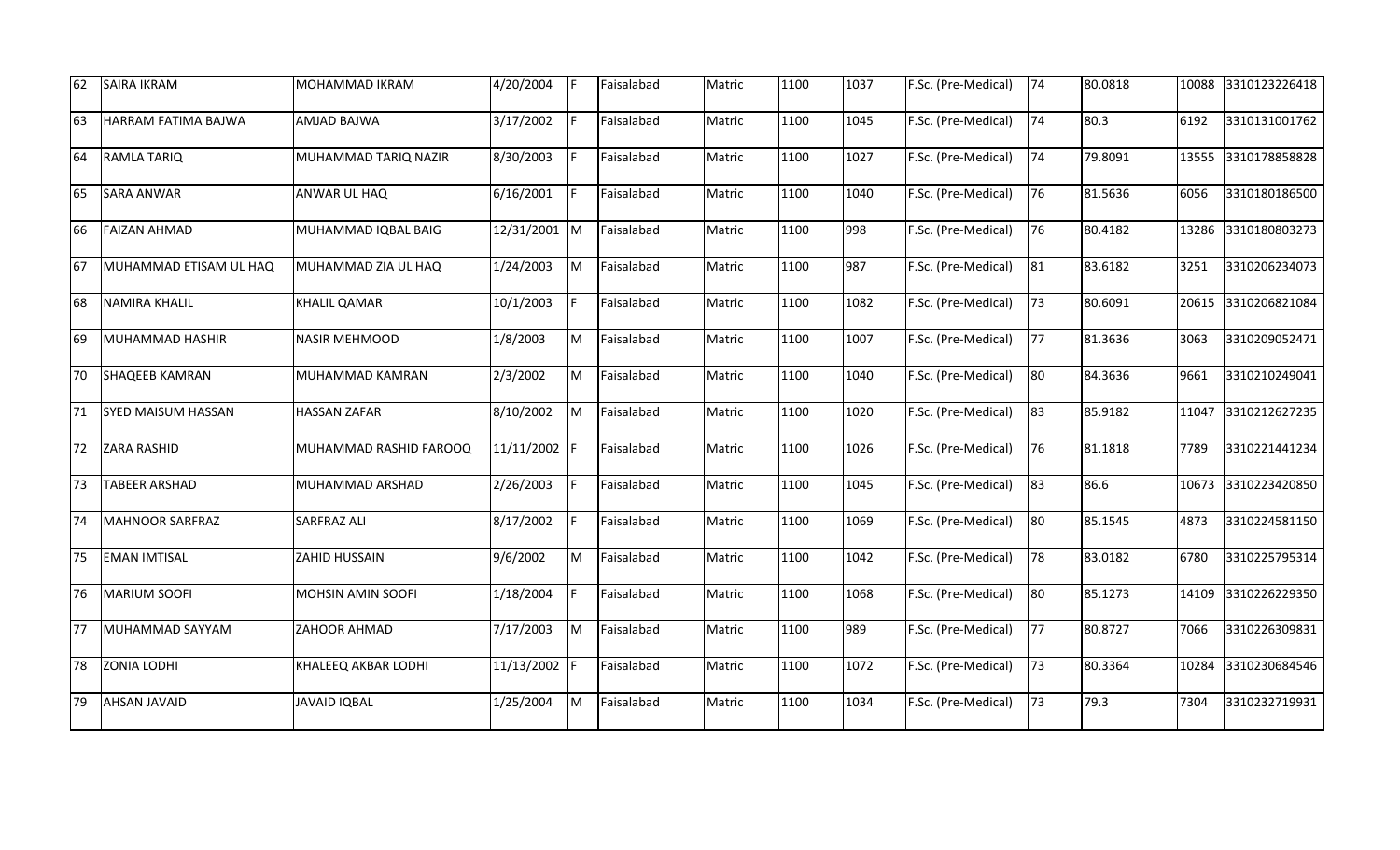| 80 | MUHAMMAD SAAD                     | NAHEED IQBAL          | 7/28/2002    | <b>M</b>  | Faisalabad | Matric | 1100 | 1071 | F.Sc. (Pre-Medical) | 76              | 82.4091 | 2415  | 3310236426693 |
|----|-----------------------------------|-----------------------|--------------|-----------|------------|--------|------|------|---------------------|-----------------|---------|-------|---------------|
| 81 | <b>ARWA SHAHID</b>                | MUHAMMAD SHAHID LATIF | 3/21/2002    | F         | Faisalabad | Matric | 1100 | 1040 | F.Sc. (Pre-Medical) | 80              | 84.3636 | 21257 | 3310243115752 |
| 82 | MUHAMMAD ZAYAN                    | <b>BASHARAT ALI</b>   | 2/18/2004    | M         | Faisalabad | Matric | 1100 | 1062 | F.Sc. (Pre-Medical) | 80              | 84.9636 | 15064 | 3310244750879 |
| 83 | <b>DUROOD IFTIKHAR</b>            | <b>IFTIKHAR AHMED</b> | 10/4/2003    | M         | Faisalabad | Matric | 1100 | 999  | F.Sc. (Pre-Medical) | 80              | 83.2455 | 7063  | 3310245178743 |
| 84 | MUHAMMAD AHMAD                    | <b>GHULAM MURTAZA</b> | 9/3/2003     | M         | Faisalabad | Matric | 1100 | 1053 | F.Sc. (Pre-Medical) | 79              | 84.0182 | 7835  | 3310247112603 |
| 85 | <b>SADIA SHAHID</b>               | SHAHID LATIF          | 6/28/2003    | F         | Faisalabad | Matric | 1100 | 1064 | F.Sc. (Pre-Medical) | 72              | 79.4182 | 20245 | 3310252542410 |
| 86 | <b>SAHER GULL</b>                 | <b>ABDUL REHMAN</b>   | 7/7/2001     | F         | Faisalabad | Matric | 1100 | 998  | F.Sc. (Pre-Medical) | 75              | 79.7182 | 2834  | 3310256941614 |
| 87 | MUHAMMAD HAMZA                    | MUHAMMAD AFZAL        | 4/7/2001     | M         | Faisalabad | Matric | 1100 | 1070 | F.Sc. (Pre-Medical) | 82              | 86.5818 | 10624 | 3310259444937 |
| 88 | MUHAMMAD ABDULLAH<br><b>USMAN</b> | MUHAMMAD USMAN ZAFAR  | 3/23/2003    | <b>Ім</b> | Faisalabad | Matric | 1100 | 1048 | F.Sc. (Pre-Medical) | 74              | 80.3818 | 14808 | 3310260603741 |
| 89 | <b>SYEDA FILZA MEHDI</b>          | SYED RAZA MEHDI       | 8/27/2003    | F         | Faisalabad | Matric | 1100 | 1076 | F.Sc. (Pre-Medical) | 77              | 83.2455 | 7894  | 3310261251778 |
| 90 | <b>ALISHBA JAMIL</b>              | MUHAMMAD JAMIL ANJUM  | 8/8/2003     | F         | Faisalabad | Matric | 1100 | 1066 | F.Sc. (Pre-Medical) | 73              | 80.1727 | 8531  | 3310263470624 |
| 91 | <b>USAIRUM FRAZ</b>               | SAJID FRAZ            | 8/19/2001    | M         | Faisalabad | Matric | 1100 | 1040 | F.Sc. (Pre-Medical) | 84              | 87.1636 | 15372 | 3310266278811 |
| 92 | LYBA ILYAS                        | MUHAMMAD ILYAS        | 12/1/2002    | F         | Faisalabad | Matric | 1100 | 1061 | F.Sc. (Pre-Medical) | $\overline{72}$ | 79.3364 | 19174 | 3310266993386 |
| 93 | <b>WAJEEHA FATIMA</b>             | NIAZ AHMED            | 9/13/2001    | F         | Faisalabad | Matric | 1100 | 1077 | F.Sc. (Pre-Medical) | 84              | 88.1727 | 9830  | 3310270325180 |
| 94 | <b>JAWARIA MUNIR</b>              | MUNIR AHMAD           | 12/22/2002 F |           | Faisalabad | Matric | 1100 | 1042 | F.Sc. (Pre-Medical) | 80              | 84.4182 | 20211 | 3310272369868 |
| 95 | <b>FATIMA AZAM</b>                | MUHAMMAD AZAM         | 12/3/2003    | F         | Faisalabad | Matric | 1100 | 1073 | F.Sc. (Pre-Medical) | 76              | 82.4636 | 9519  | 3310272475606 |
| 96 | NAWAL REHMAN                      | MUHAMMAD ASIF REHMAN  | 1/9/2004     | F.        | Faisalabad | Matric | 1100 | 1066 | F.Sc. (Pre-Medical) | 81              | 85.7727 | 7242  | 3310273599978 |
| 97 | <b>FYQA MUJTABA</b>               | <b>GHULAM MUJTABA</b> | 12/14/2003   |           | Faisalabad | Matric | 1100 | 1074 | F.Sc. (Pre-Medical) | 82              | 86.6909 | 21012 | 3310273802386 |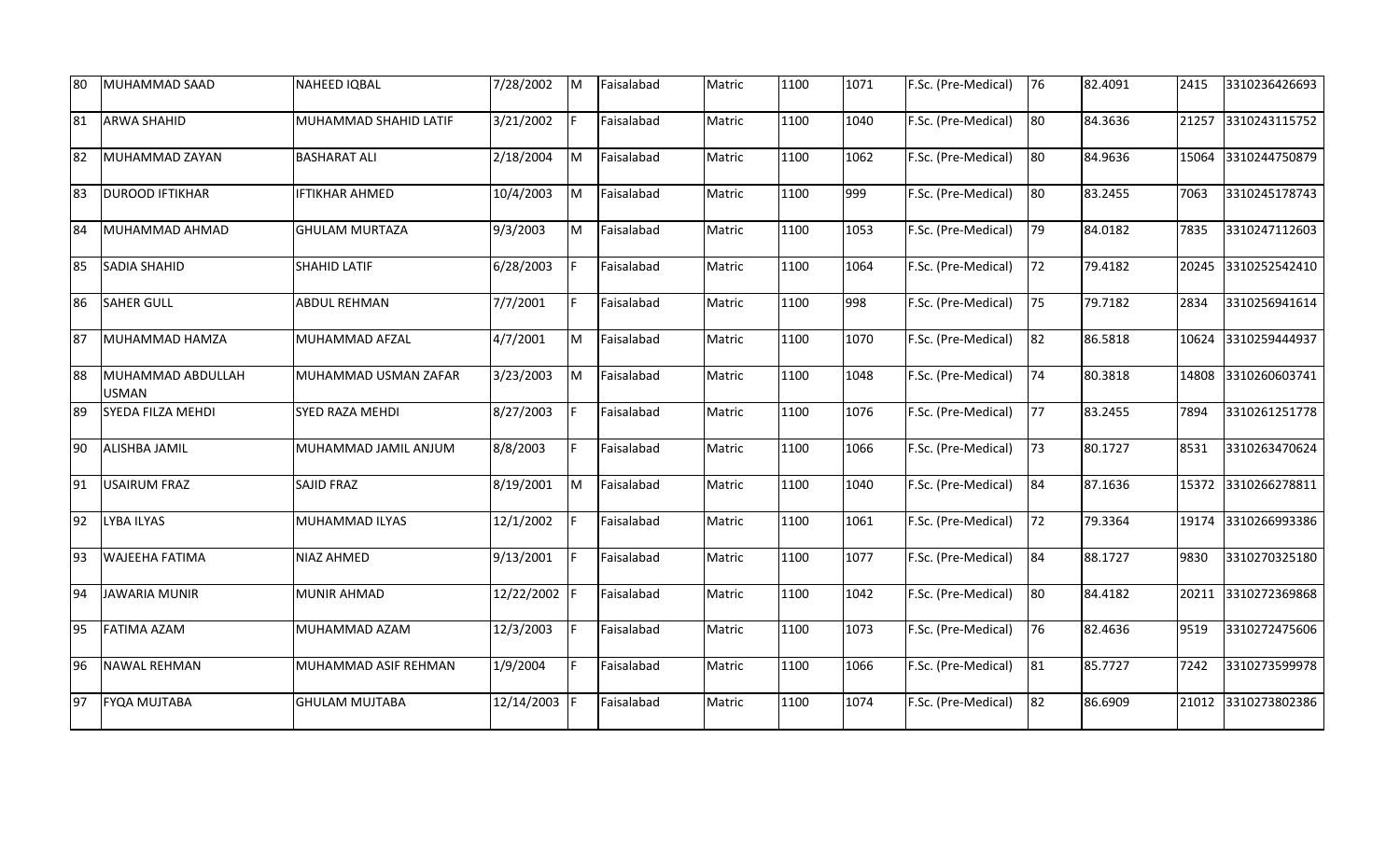| 98 | <b>ALIZA SATTAR</b>     | <b>ABDUL SATTAR</b>    | 6/25/2003  | IF.          | Faisalabad | Matric | 1100 | 1034 | F.Sc. (Pre-Medical) | 76 | 81.4    | 20439 | 3310274410780 |
|----|-------------------------|------------------------|------------|--------------|------------|--------|------|------|---------------------|----|---------|-------|---------------|
| 99 | MUHAMMAD HAZIQ MUJAHID  | MUHAMMAD MUJAHID       | 1/15/2002  | M            | Faisalabad | Matric | 1100 | 1032 | F.Sc. (Pre-Medical) | 77 | 82.0455 | 19484 | 3310281111299 |
|    | 100 WASHAM TARIQ        | <b>TARIQ BASHIR</b>    | 12/25/2002 |              | Faisalabad | Matric | 1100 | 1071 | F.Sc. (Pre-Medical) | 79 | 84.5091 | 14475 | 3310281210216 |
|    | 101 MAHNOOR FATIMA      | ZAHED MAHMOOD          | 7/13/2003  | IF.          | Faisalabad | Matric | 1100 | 1043 | F.Sc. (Pre-Medical) | 74 | 80.2455 | 23816 | 3310283991308 |
|    | 102 MUNIBA KHAN         | AHMAD RAZA KHAN        | 11/21/2003 | IF.          | Faisalabad | Matric | 1100 | 1052 | F.Sc. (Pre-Medical) | 73 | 79.7909 | 16145 | 3310284625204 |
|    | 103 MUHAMMAD ARHAM ALVI | <b>AFTAB NABI ALVI</b> | 9/1/2003   | M            | Faisalabad | Matric | 1100 | 1062 | F.Sc. (Pre-Medical) | 78 | 83.5636 | 16110 | 3310288262729 |
|    | 104 SADAF ASGHAR        | <b>ASGHAR YASIN</b>    | 10/9/2001  |              | Faisalabad | Matric | 1100 | 1060 | F.Sc. (Pre-Medical) | 87 | 89.8091 | 17057 | 3310288556252 |
|    | 105 JAVERIA FARAH       | NADEEM AHMAD           | 1/23/2002  |              | Faisalabad | Matric | 1100 | 1046 | F.Sc. (Pre-Medical) | 79 | 83.8273 | 4858  | 3310289141954 |
|    | 106 MUHAMMAD SUFYAN     | MUHAMMAD ANEES         | 10/18/2003 | $\mathsf{M}$ | Faisalabad | Matric | 1100 | 1052 | F.Sc. (Pre-Medical) | 74 | 80.4909 | 10977 | 3310291101377 |
|    | 107 MUQADDAS SHABBIR    | SHABBIR AHMAD          | 6/1/2002   | F            | Faisalabad | Matric | 1100 | 1073 | F.Sc. (Pre-Medical) | 75 | 81.7636 | 18827 | 3310295267420 |
|    | 108 LAIBA MURTAZA       | <b>GHULAM MURTAZA</b>  | 2/13/2002  |              | Faisalabad | Matric | 1100 | 1047 | F.Sc. (Pre-Medical) | 73 | 79.6545 | 10875 | 3310308053316 |
|    | 109 ABIHA ASHRAF        | MUHAMMAD ASHRAF        | 5/29/2002  |              | Faisalabad | Matric | 1100 | 1048 | F.Sc. (Pre-Medical) | 83 | 86.6818 | 14272 | 3310308895204 |
|    | 110 TAYYABA MUJAHID     | MUJAHID HUSSAIN        | 8/16/2002  | l F          | Faisalabad | Matric | 1100 | 1037 | F.Sc. (Pre-Medical) | 75 | 80.7818 | 15052 | 3310311588430 |
|    | 111 SHANZEY ZAHOOR      | ZAHOOR AHMAD           | 8/28/2003  | IF.          | Faisalabad | Matric | 1100 | 1045 | F.Sc. (Pre-Medical) | 84 | 87.3    | 20731 | 3310323254700 |
|    | 112 USWA FATIMA         | SAIF UR REHMAN         | 9/3/2003   | F            | Faisalabad | Matric | 1100 | 1055 | F.Sc. (Pre-Medical) | 73 | 79.8727 | 7368  | 3310347892734 |
|    | 113 <b>IFRA TAHIR</b>   | MUHAMMAD TAHIR JAVED   | 7/25/2001  | F            | Faisalabad | Matric | 1100 | 1061 | F.Sc. (Pre-Medical) | 80 | 84.9364 | 14542 | 3310411959498 |
|    | 114 MARYAM BIBI         | <b>GHULAM HUSSAIN</b>  | 10/20/2002 | IF           | Faisalabad | Matric | 1100 | 1035 | F.Sc. (Pre-Medical) | 73 | 79.3273 | 3901  | 3310420107964 |
|    | 115 MARYAM BIBI         | <b>ASHIQ ALI</b>       | 8/5/2003   |              | Faisalabad | Matric | 1100 | 1033 | F.Sc. (Pre-Medical) | 73 | 79.2727 | 22392 | 3310444089028 |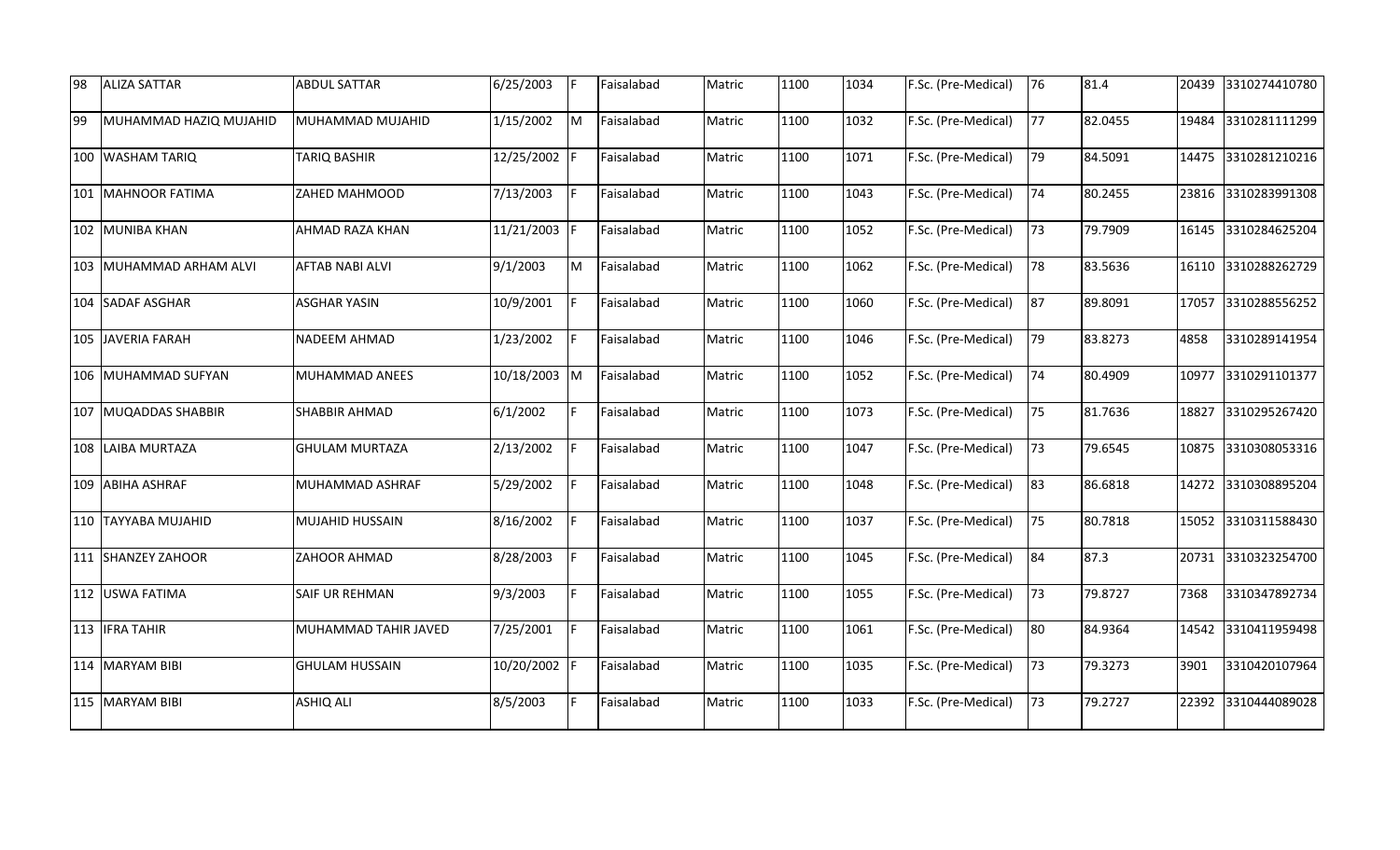| 116 NOREEN FATIMA TAHIR    | MUHAMMAD TAHIR           | 3/1/2005     | IF.      | Faisalabad     | Matric | 1100 | 1075 | F.Sc. (Pre-Medical) | 77           | 83.2182 | 13943 | 3310444570150 |
|----------------------------|--------------------------|--------------|----------|----------------|--------|------|------|---------------------|--------------|---------|-------|---------------|
| 117 AREEBA                 | MUHAMMAD ARIF            | 5/24/2003    | M        | Faisalabad     | Matric | 1100 | 1033 | F.Sc. (Pre-Medical) | 82           | 85.5727 | 10782 | 3310453954058 |
| 118 AREENA KHALID          | MUHAMMAD KHALID          | 8/30/2002    | F        | Faisalabad     | Matric | 1100 | 1042 | F.Sc. (Pre-Medical) | 78           | 83.0182 | 23263 | 3310458018172 |
| 119 SADIA HAMID            | <b>HAMID ALI</b>         | 11/12/2003   | IF       | Faisalabad     | Matric | 1100 | 1037 | F.Sc. (Pre-Medical) | 76           | 81.4818 | 15022 | 3310459407840 |
| 120 LAIBA SHOUKAT          | SHOUKAT ALI BASHIR       | 3/20/2004    | F        | Faisalabad     | Matric | 1100 | 1072 | F.Sc. (Pre-Medical) | 87           | 90.1364 | 19742 | 3310461829624 |
| 121 MUHAMMAD DAIM          | <b>FAREED AHMAD</b>      | 1/28/2003    | M        | Faisalabad     | Matric | 1100 | 1035 | F.Sc. (Pre-Medical) | $ 73\rangle$ | 79.3273 | 14056 | 3310467427501 |
| 122 ALEEZA ANWAR           | MUHAMMAD ANWAR           | 5/12/2003    | F        | Faisalabad     | Matric | 1100 | 1047 | F.Sc. (Pre-Medical) | 83           | 86.6545 | 9675  | 3310469758708 |
| 123 MOMNAH WAHEED          | <b>ABDUL WAHEED KHAN</b> | 12/18/2001   | IF.      | Faisalabad     | Matric | 1100 | 1068 | F.Sc. (Pre-Medical) | 80           | 85.1273 | 8433  | 3310480559452 |
| 124 MHEEN SARFRAZ          | SARFRAZ HUSSAIN          | 12/14/2001   | IF.      | Toba Tek Singh | Matric | 1100 | 1050 | F.Sc. (Pre-Medical) | 83           | 86.7364 | 9084  | 3310501766028 |
| 125 AREEJ FATIMA IKRAM     | MUHAMMAD IKRAM-UL-HAQ    | 2/7/2003     | F        | Faisalabad     | Matric | 1100 | 1039 | F.Sc. (Pre-Medical) | 76           | 81.5364 | 19312 | 3310526743918 |
| 126 USAMA HAMEED           | HAMEED IQBAL             | 10/17/2001 M |          | Faisalabad     | Matric | 1100 | 1006 | F.Sc. (Pre-Medical) | 76           | 80.6364 | 12941 | 3310529028521 |
| 127 FAIZA NISAR            | <b>NISAR ALI</b>         | 3/19/2003    | M        | Faisalabad     | Matric | 1100 | 1047 | F.Sc. (Pre-Medical) | 74           | 80.3545 | 6777  | 3310532547554 |
| 128 MUHAMMAD HAMZA UMAIR   | MUHAMMAD AMIN            | 3/30/2002    | M        | Faisalabad     | Matric | 1100 | 1020 | F.Sc. (Pre-Medical) | 75           | 80.3182 | 9369  | 3310537011673 |
| 129 SANA CHOHDRI           | MUHAMMAD ASHRSAF         | 10/3/2002    | F        | Faisalabad     | Matric | 1100 | 1057 | F.Sc. (Pre-Medical) | 73           | 79.9273 | 17640 | 3310545654928 |
| 130 ABU HURRAIRAH          | NADEEM AHMAD PERVAIZ     | 10/12/1999 M |          | Faisalabad     | Matric | 1100 | 997  | F.Sc. (Pre-Medical) | 78           | 81.7909 | 1830  | 3310551788993 |
| 131 AMAMA TAYYABA MUBASHAR | MUBASHAR AHMAD           | 4/7/2003     | F        | Faisalabad     | Matric | 1100 | 1058 | F.Sc. (Pre-Medical) | 81           | 85.5545 | 3101  | 3310559905358 |
| 132 MARYAM IKRAM           | DR. IKRAM-UL-HAQ         | 8/14/2004    | F        | Faisalabad     | Matric | 1100 | 1067 | F.Sc. (Pre-Medical) | 75           | 81.6    | 14274 | 3310580101960 |
| 133 SYED MUHAMMAD HASSAAN  | MAHBOOB HUSSAIN SHAH     | 11/22/2003   | <b>M</b> | Faisalabad     | Matric | 1100 | 1008 | F.Sc. (Pre-Medical) | 83           | 85.5909 | 2287  | 3310650807663 |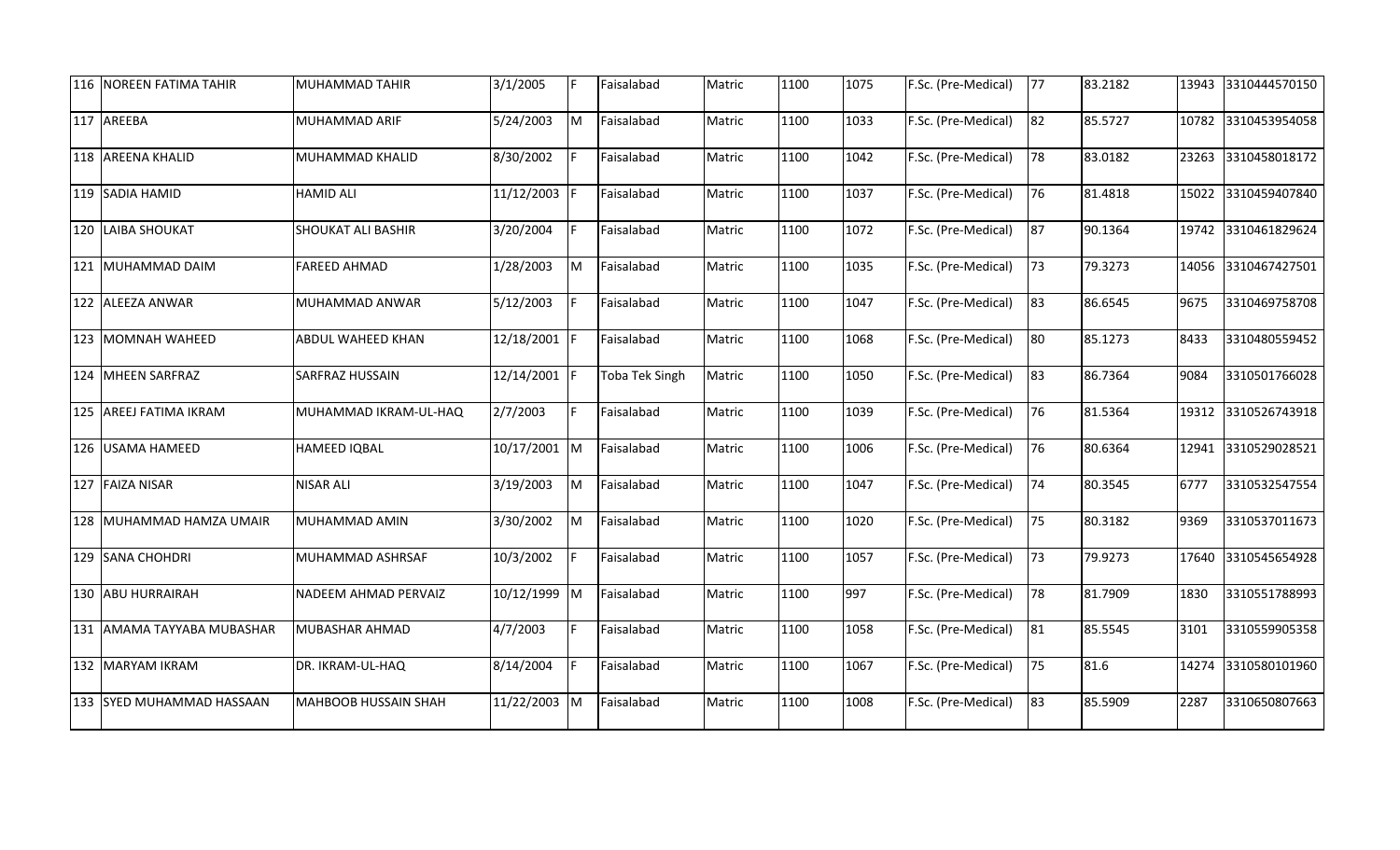| 134 MUHAMMAD AFRAZ HUSSAIN<br><b>SHAH</b> | MUHAMMAD AFZAL SHAH                                   | 9/16/2000    | M  | Faisalabad            | Matric | 1100 | 1016 | F.Sc. (Pre-Medical) | 74 | 79.5091 | 8705  | 3310687500601 |
|-------------------------------------------|-------------------------------------------------------|--------------|----|-----------------------|--------|------|------|---------------------|----|---------|-------|---------------|
| 135 AROOJ AMJAD                           | AMJAD HASSAN SHAHEEN                                  | 4/2/2001     | F. | Faisalabad            | Matric | 1100 | 1047 | F.Sc. (Pre-Medical) | 77 | 82.4545 | 10275 | 3320181010232 |
| 136 ROHMA GHAFFAR                         | <b>ABDUL GHAFFAR</b>                                  | 7/8/2002     | F  | Jhang                 | Matric | 1100 | 1050 | F.Sc. (Pre-Medical) | 84 | 87.4364 | 9000  | 3320207266536 |
| 137 NOREEN AYESHA                         | MUHAMMAD TAHIR HUSSAIN RAI 11/1/2002<br><b>BHATTI</b> |              |    | Jhang                 | Matric | 1100 | 1053 | F.Sc. (Pre-Medical) | 73 | 79.8182 | 19169 | 3320264171720 |
| 138 SANA PARVEEN                          | <b>SHER MOHAMMAD</b>                                  | 12/15/2000   |    | Jhang                 | Matric | 1100 | 1004 | F.Sc. (Pre-Medical) | 79 | 82.6818 | 9140  | 3320284758804 |
| 139 EMAAN AARBI                           | MUHAMMAD KHALIQUE                                     | 3/31/2004    |    | Faisalabad            | Matric | 1100 | 1023 | F.Sc. (Pre-Medical) | 76 | 81.1    | 24620 | 3320287559248 |
| 140 FAJAR MEHBOOB                         | MUHAMMAD FARRUKH<br><b>MEHBOOB</b>                    | 7/21/2004    |    | Toba Tek Singh        | Matric | 1100 | 1064 | F.Sc. (Pre-Medical) | 73 | 80.1182 | 26186 | 3330120940021 |
| 141 MUHAMMAD WAHEED RASHID                | RASHID JAVED                                          | 3/1/2002     | M  | <b>Toba Tek Singh</b> | Matric | 1100 | 998  | F.Sc. (Pre-Medical) | 75 | 79.7182 | 2138  | 3330125615049 |
| 142 MEMOONA ASIF                          | MUHAMMAD ASIF                                         | 11/13/2000   |    | <b>Toba Tek Singh</b> | Matric | 1100 | 1042 | F.Sc. (Pre-Medical) | 77 | 82.3182 | 26187 | 3330131724464 |
| 143 JAWARIA ANWAR                         | MUHAMMAD ANWAR                                        | 5/16/2002    |    | <b>Toba Tek Singh</b> | Matric | 1100 | 1045 | F.Sc. (Pre-Medical) | 73 | 79.6    | 4633  | 3330161982188 |
| 144 MAHNOOR HANIF                         | MUHAMMAD HANIF                                        | 2/15/2004    |    | Toba Tek Singh        | Matric | 1100 | 1016 | F.Sc. (Pre-Medical) | 74 | 79.5091 | 1000  | 3330172114086 |
| 145 MINAHIL YASIN                         | MUHAMMAD YASIN                                        | 8/24/2001    |    | <b>Toba Tek Singh</b> | Matric | 1100 | 1069 | F.Sc. (Pre-Medical) | 82 | 86.5545 | 18908 | 3330173520788 |
| 146 MUHAMMAD WALEED AKHTAR                | <b>AKHTAR ALI</b>                                     | 11/10/2000 M |    | Faisalabad            | Matric | 1100 | 1058 | F.Sc. (Pre-Medical) | 78 | 83.4545 | 6714  | 3330179104377 |
| 147 KHURRAM FAROOQ                        | MUHAMMAD YOUSAF                                       | 8/9/2001     | M  | Toba Tek Singh        | Matric | 1100 | 1042 | F.Sc. (Pre-Medical) | 81 | 85.1182 | 516   | 3330187014625 |
| 148 MUHAMMAD FAHAD                        | <b>QAMAR HUSSAIN</b>                                  | 5/17/2001    | M  | <b>Toba Tek Singh</b> | Matric | 1100 | 1052 | F.Sc. (Pre-Medical) | 84 | 87.4909 | 10135 | 3330193315819 |
| 149 AYESHA YOUNAS                         | MUHAMMAD YOUNAS                                       | 9/25/2003    |    | <b>Toba Tek Singh</b> | Matric | 1100 | 1059 | F.Sc. (Pre-Medical) | 73 | 79.9818 | 24831 | 3330220484456 |
| 150 MUHAMMAD FURQAN                       | MUMTAZ AHMAD                                          | 2/22/2001    | M  | Faisalabad            | Matric | 1100 | 1039 | F.Sc. (Pre-Medical) | 74 | 80.1364 | 5444  | 3330242627901 |
| 151 MOMNA SHAHZADI                        | <b>ZULFIQAR ALI</b>                                   | 3/15/2004    |    | Toba Tek Singh        | Matric | 1100 | 1043 | F.Sc. (Pre-Medical) | 82 | 85.8455 | 6420  | 3330255992906 |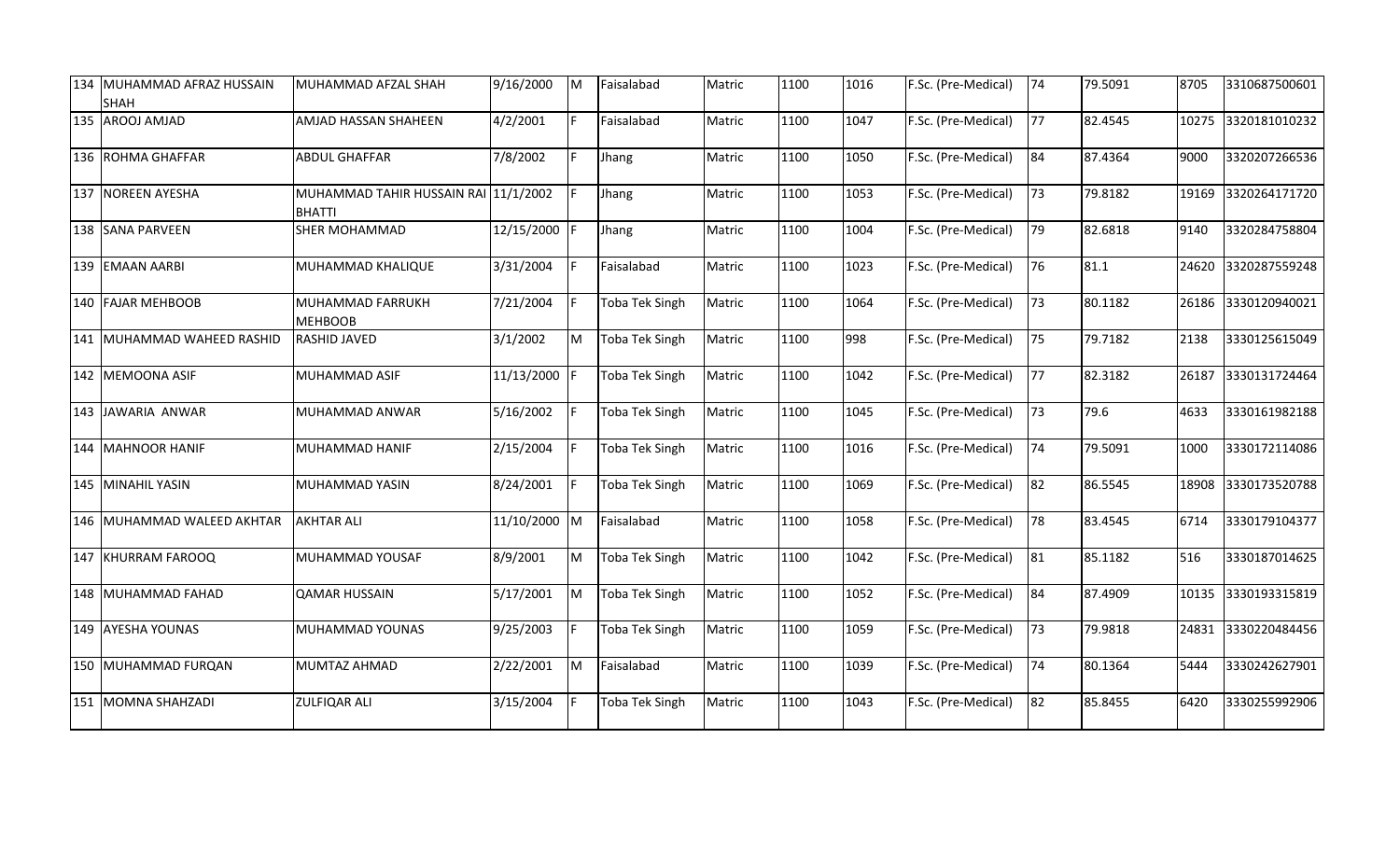| 152 IQRA FATIMA                | MUHAMMAD ASLAM         | 5/24/2004  | IF.          | <b>Toba Tek Singh</b> | Matric | 1100 | 1064 | F.Sc. (Pre-Medical)         | 77 | 82.9182 | 18527 | 3330285930822 |
|--------------------------------|------------------------|------------|--------------|-----------------------|--------|------|------|-----------------------------|----|---------|-------|---------------|
| 153 MUHAMMAD HUZEFA SUDAIS     | MUHAMMAD YASEEN ZIA    | 1/5/2001   | M            | <b>Toba Tek Singh</b> | Matric | 1100 | 1034 | F.Sc. (Pre-Medical)         | 81 | 84.9    | 10906 | 3330323128757 |
| 154 SYED EHTISHAM HUSSAIN SHAH | SYED MUZAFFAR ALI SHAH | 1/1/2003   | M            | Faisalabad            | Matric | 1100 | 1029 | F.Sc. (Pre-Medical)         | 74 | 79.8636 | 11809 | 3330337418447 |
| 155 MUHAMMAD UMAIR             | MUHAMMAD ARSHAD        | 4/23/2002  | M            | <b>Toba Tek Singh</b> | Matric | 1100 | 1031 | F.Sc. (Pre-Medical)         | 78 | 82.7182 | 1519  | 3330398628761 |
| 156 SAMIA SAEED                | MUHAMMAD SAEED         | 10/31/2003 |              | <b>Toba Tek Singh</b> | Matric | 1100 | 1070 | F.Sc. (Pre-Medical)         | 76 | 82.3818 | 16505 | 3330403595050 |
| 157 ALEEZA TAHIR               | MUHAMMAD TAHIR         | 9/19/2003  | IF.          | Chiniot               | Matric | 1100 | 1053 | F.Sc. (Pre-Medical)         | 80 | 84.7182 | 22727 | 3340107333654 |
| 158 RENA FATIMA                | <b>GHULAM SHABBIR</b>  | 1/1/2003   | F.           | Chiniot               | Matric | 1100 | 1058 | F.Sc. (Pre-Medical)         | 80 | 84.8545 | 17731 | 3340107525286 |
| 159 MUHAMMAD WAQAS             | MUHAMMAD AFZAL         | 7/14/2003  | M            | Chiniot               | Matric | 1100 | 1029 | F.Sc. (Pre-Medical)         | 76 | 81.2636 | 22027 | 3340304763535 |
| 160 EMAMA MUHAMMAD             | MUHAMMAD IMRAN KHAN    | 10/8/2004  |              | Gujranwala            | Matric | 1100 | 1067 | F.Sc. (Pre-Medical)         | 74 | 80.9    | 12764 | 3410175345674 |
| 161 BILAL AHMAD                | MUHAMMAD TUFAIL        | 9/14/2001  | M            | Gujranwala            | Matric | 1100 | 1016 | F.Sc. (Pre-Medical)         | 76 | 80.9091 | 384   | 3410176226185 |
| 162 MUHAMMAD ABDULLAH          | <b>FIDA HUSSAIN</b>    | 10/23/2001 | M            | Gujranwala            | Matric | 1100 | 939  | F.Sc. (Pre-Medical)         | 84 | 84.4091 | 10134 | 3410419501899 |
| 163 MARYAM RIAZ                | MUHAMMAD RIAZ          | 11/12/2001 |              | Gujranwala            | Matric | 1100 | 1053 | F.Sc. (Pre-Medical)         | 84 | 87.5182 | 10214 | 3410438831762 |
| 164 AYESHA AMRAT               | <b>LIAQAT ALI</b>      | 4/15/2002  | IF.          | Gujrat                | Matric | 1100 | 1005 | F.Sc. (Pre-Medical)         | 77 | 81.3091 | 14379 | 3420163498804 |
| 165 WAQAR AKHTAR               | <b>AKHTAR HUSSAIN</b>  | 5/30/2003  | M            | Gujranwala            | Matric | 1100 | 1000 | F.Sc. (Pre-Medical)         | 78 | 81.8727 | 23284 | 3430119311119 |
| 166 YASAWAL ALI                | LIAQAT ALI             | 9/5/1999   | <b>M</b>     | Narowal               | Matric | 1100 | 1013 | F.Sc. (Pre-Medical)         | 76 | 80.8273 | 20650 | 3450238283689 |
| 167 FIZZA BATOOL               | MUHAMMAD SIBTAIN       | 12/14/2001 | IF.          | SialKot               | Matric | 1100 | 1016 | F.Sc. (Pre-Medical)         | 81 | 84.4091 | 14153 | 3460382268116 |
| 168 ALI HUSSAIN                | MUHAMMAD ALI           | 12/25/2003 | $\mathsf{M}$ | Kasur                 | Matric | 1100 | 1036 | F.Sc. (Pre-Medical)         | 85 | 87.7545 | 10041 | 3510172142945 |
| 169 SALMAN DASTGIR             | <b>GHULAM DASTGIR</b>  | 8/4/2002   | M            | Sahiwal               | Matric | 1100 | 1029 | F.Sc. (Pre-<br>Engineering) | 74 | 79.8636 | 13372 | 3520151088311 |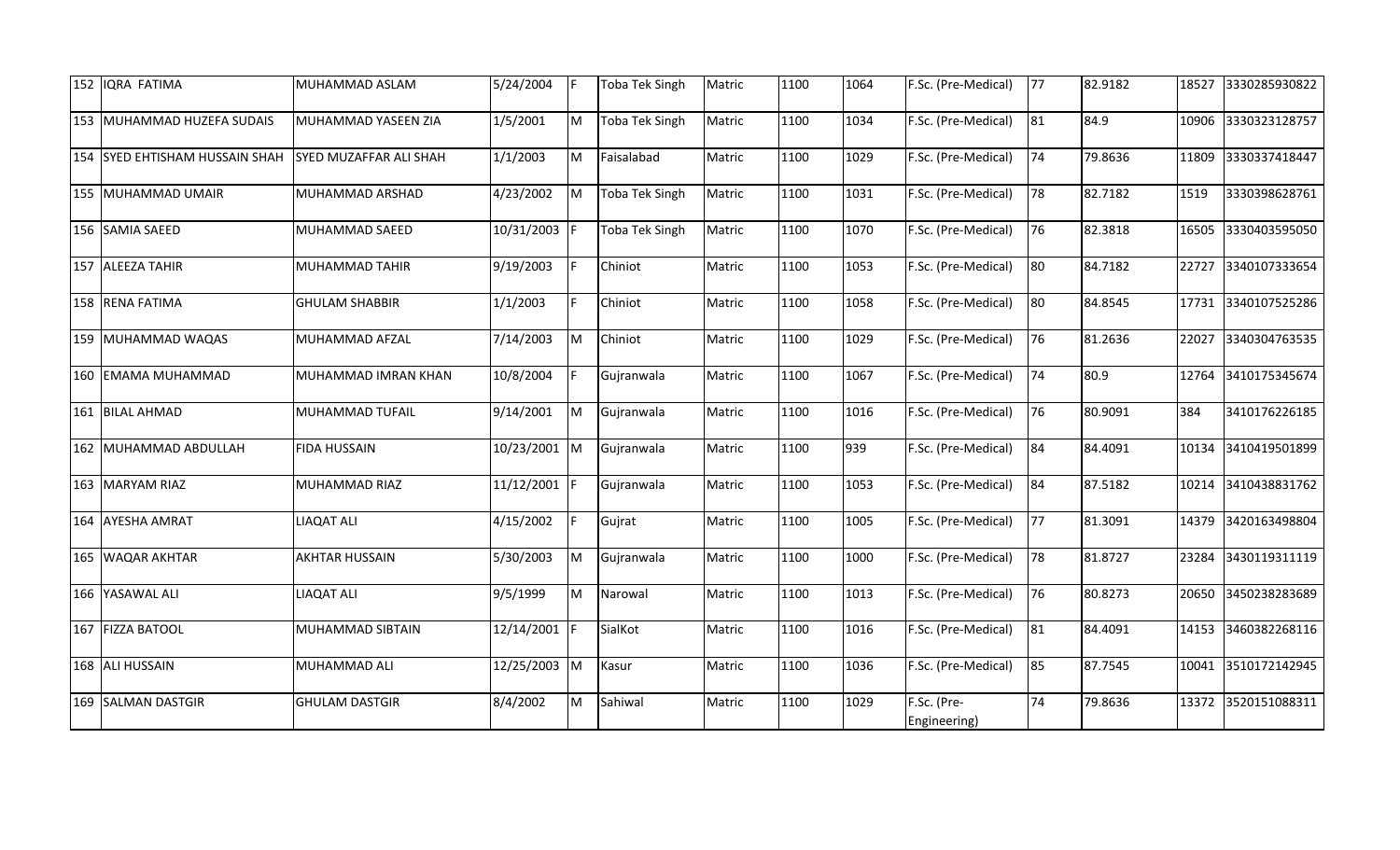| 170 <b>IFRAH ZAHID</b> | ZAHID NIZAM              | 4/9/1999     | F  | Lahore        | Matric | 1100 | 1040 | F.Sc. (Pre-Medical) | 77 | 82.2636 | 18220 | 3520224958352 |
|------------------------|--------------------------|--------------|----|---------------|--------|------|------|---------------------|----|---------|-------|---------------|
| 171 HIRRA ZAHID        | ZAHID NIZAM              | 5/2/2000     | F  | Lahore        | Matric | 1100 | 1063 | F.Sc. (Pre-Medical) | 79 | 84.2909 | 18271 | 3520272196738 |
| 172 ZAINAB NAVEED      | NAVEED AHMED             | 1/4/2004     | F. | Faisalabad    | Matric | 1100 | 1079 | F.Sc. (Pre-Medical) | 78 | 84.0273 | 24265 | 3520297699350 |
| 173 OBAID UR REHMAN    | <b>ZUBAIR AHMED</b>      | 11/19/2002 M |    | Faisalabad    | Matric | 1100 | 1023 | F.Sc. (Pre-Medical) | 88 | 89.5    | 17635 | 3530147414409 |
| 174 YUMNA WASEEM       | MUHAMMAD WASEEEM         | 7/15/2003    |    | Okara         | Matric | 1100 | 1065 | F.Sc. (Pre-Medical) | 80 | 85.0455 | 1797  | 3530204326796 |
| 175 NOOR UL HUDA       | MUHAMMAD IQBAL           | 3/28/2003    | F  | Okara         | Matric | 1100 | 1004 | F.Sc. (Pre-Medical) | 76 | 80.5818 | 20503 | 3530237337312 |
| 176 MAIDA KHALIQ       | <b>ABDUL KHALIQ</b>      | 9/5/2003     | F  | Okara         | Matric | 1100 | 1057 | F.Sc. (Pre-Medical) | 75 | 81.3273 | 16687 | 3530364791400 |
| 177 MALAIKA ASLAM      | MUHAMMAD ASLAM           | 3/23/2002    |    | Nankana Sahib | Matric | 1100 | 1078 | F.Sc. (Pre-Medical) | 78 | 84      | 22961 | 3540256618110 |
| 178 MUHAMMAD AHSAAN    | SALEEM HAIDER            | 9/18/2003    | M  | Faisalabad    | Matric | 1100 | 1056 | F.Sc. (Pre-Medical) | 77 | 82.7    | 1138  | 3540380893765 |
| 179 RAI BALAWAL AKMAL  | RAI AKMAL KHAN           | 12/19/2002 M |    | Faisalabad    | Matric | 1100 | 1050 | F.Sc. (Pre-Medical) | 74 | 80.4364 | 4974  | 3540382795845 |
| 180 FATIMA ZARAR       | <b>ZARAR KHAN</b>        | 8/14/2003    |    | Faisalabad    | Matric | 1100 | 1078 | F.Sc. (Pre-Medical) | 84 | 88.2    | 23186 | 3540393670936 |
| 181 MISHA MEHMOOD BAIG | MIRZA MEHMOOD AKBAR BAIG | 1/13/2004    | F  | Sheikhupura   | Matric | 1100 | 933  | F.Sc. (Pre-Medical) | 80 | 81.4455 | 17158 | 3540402544012 |
| 182 SAFA TAHIR         | <b>TAHIR SAEED</b>       | 1/1/2004     | F  | Sheikhupura   | Matric | 1100 | 927  | F.Sc. (Pre-Medical) | 79 | 80.5818 | 6085  | 3540440333744 |
| 183 MAIN ABDUL AHAD    | MUHAMMAD TARIQ JAVED     | 5/25/2003    | M  | Nankana Sahib | Matric | 1100 | 1047 | F.Sc. (Pre-Medical) | 73 | 79.6545 | 4649  | 3550301695405 |
| 184 HASSAAN ALI        | MUHAMMAD ALI             | 1/9/2002     | M  | Sheikhupura   | Matric | 1100 | 989  | F.Sc. (Pre-Medical) | 76 | 80.1727 | 20603 | 3550301915435 |
| 185 HASSAN NAWAZ       | MUHAMMAD NAWAZ           | 4/2/2002     | M  | Nankana Sahib | Matric | 1100 | 1035 | F.Sc. (Pre-Medical) | 73 | 79.3273 | 3917  | 3550302217057 |
| 186 ZAINAB RASHID      | MUHAMMAD RASHID KHALIL   | 8/15/2003    | F  | Faisalabad    | Matric | 1100 | 1040 | F.Sc. (Pre-Medical) | 78 | 82.9636 | 18391 | 3630218853688 |
| 187 IZZA FATIMA        | MEHBOOB RIAZ             | 1/4/2003     | E  | Sahiwal       | Matric | 1100 | 1054 | F.Sc. (Pre-Medical) | 79 | 84.0455 | 16494 | 3650221403596 |